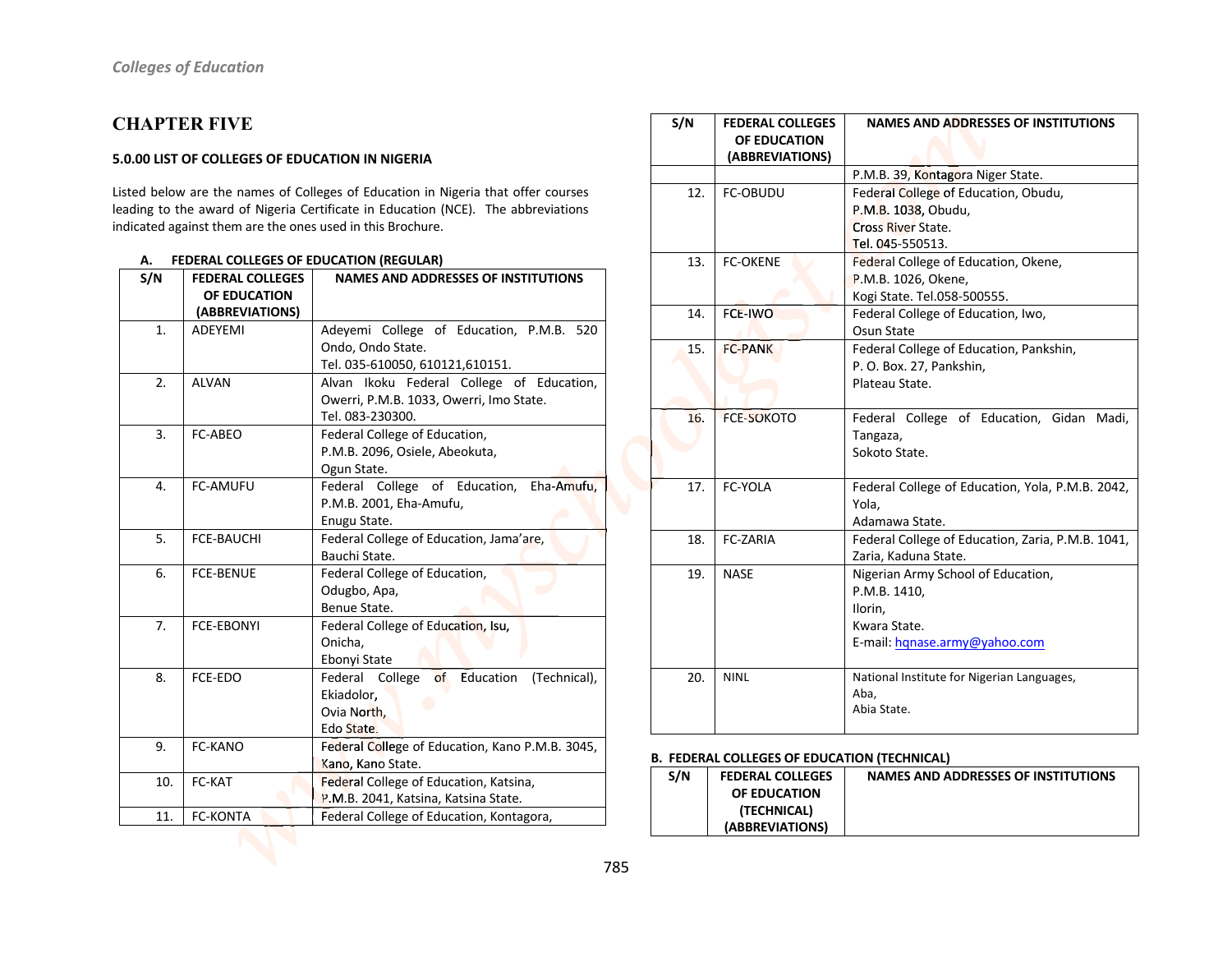| 1.           | <b>FT-AKOKA</b>  | Federal College of Education (Technical), Akoka,      |
|--------------|------------------|-------------------------------------------------------|
|              |                  | P.O. Box 269,                                         |
|              |                  | Yaba, Lagos State.                                    |
|              |                  | Tel: 08033208653                                      |
|              |                  | E-mail: fcetakoka@yahoo.com                           |
|              |                  | Website: www.fcetakoka.org                            |
| 2.           | FT-ASABA         | Federal College of Education (Technical), Asaba,      |
|              |                  | P.M.B. 1044, Asaba, Delta State.                      |
|              |                  | Tel. 046-280331, 08033208653                          |
|              |                  | E-mail: fcetakoka@yahoo.com                           |
|              |                  | Website: www.fcetakoka.org                            |
| 3.           | FT-BICHI         | Federal College of Education (Technical), Bichi,      |
|              |                  | P.M.B. 3473, Bichi,                                   |
|              |                  | Kano State.                                           |
| $\mathbf{4}$ | FT-GOMBE         | Federal College Education (Technical), Gombe,         |
|              |                  | P.M.B. 60, Gombe,                                     |
|              |                  | Gombe State.                                          |
| 5.           | FT-GUSAU         | Federal College of Education (Technical), Gusau       |
|              |                  | (Female Only)                                         |
|              |                  | Zamfara State.                                        |
| 6.           | <b>FT-OMOKU</b>  | Federal College of Education (Technical),             |
|              |                  | Omoku, P.M.B. 11, Omoku,                              |
|              |                  | Rivers State.                                         |
| 7.           | <b>FT-POTIS</b>  | of Education<br>(Technical),<br>College<br>Federal    |
|              |                  | Potiskum, Yobe State.                                 |
|              |                  | Tel. 076-420716-8.                                    |
| 8.           | <b>FT-UMUNZE</b> | (Technical),<br>Education<br>Federal<br>College<br>of |
|              |                  | Umunze, P.M.B. 0189, Umunze,                          |
|              |                  | Anambra State.                                        |

#### c. FEDERAL COLLEGES OF EDUCATION (SPECIAL)

| S/N | <b>FEDERAL COLLEGES</b><br>OF EDUCATION<br>(TECHNICAL)<br>(ABBREVIATIONS) | NAMES AND ADDRESS OF INSTITUTIONS                                                                  |
|-----|---------------------------------------------------------------------------|----------------------------------------------------------------------------------------------------|
| 1.  | FCS-OYO                                                                   | Federal College of Education (Special), Ovo,<br>P.M.B. 1089,<br>Oyo, Oyo State.<br>Tel. 038-23017. |

| S/N | <b>STATE COLLEGES OF</b><br><b>EDUCATION</b><br>(ABBREVIATION) | <b>NAMES AND ADDRESSES OF INSTITUTIONS</b>                                                       |
|-----|----------------------------------------------------------------|--------------------------------------------------------------------------------------------------|
| 1.  | AGBOR                                                          | College of Education, Agbor,<br>P.M.B. 2090, Agbor,<br>Delta State.                              |
| 2.  | AK-COE                                                         | Aminu Kano College of Education,<br>Kano,<br>Kano State.                                         |
| 3.  | <b>AKSCOE</b>                                                  | Akwa-Ibom State College of Education,<br>Afaha-Nsit,<br>P.M.B. 1019, Etinan,<br>Akwa-Ibom State. |
| 4.  | <b>AKWANGA</b>                                                 | College of Education, Akwanga,<br>P.M.B.05, Akwanga<br>Nassarawa State.<br>Tel. 047-52171.       |
| 5.  | AKAMKPA                                                        | Cross River State College of Education, Akamkpa,<br>P.M.B. 1171, Calabar,<br>Cross River State.  |
| 6.  | <b>ANKPA</b>                                                   | College of Education, Ankpa,<br>P.M.B.1033, Ankpa,<br>Kogi State.                                |
| 7.  | ARGUNGU                                                        | Adamu Augie College of Education, Argungu<br>Kebbi State.                                        |
| 8.  | AROCHUKWU                                                      | Abia State College of Education (Technical),<br>Arochukwu,<br>Abia State.                        |
| 9.  | <b>AZARE</b>                                                   | Aminu Saleh College of Education, Azare,<br>P.M.B. 44, Azare Bauchi State.<br>Tel. 071-20150     |
| 10. | ATB-COE                                                        | Adamu Tafawa Balewa College of Education,<br>Kangere,<br>Bauchi State.                           |
| 11. | <b>BAMA</b>                                                    | Umar-Ibn EI-Kanemi College of Education, Science                                                 |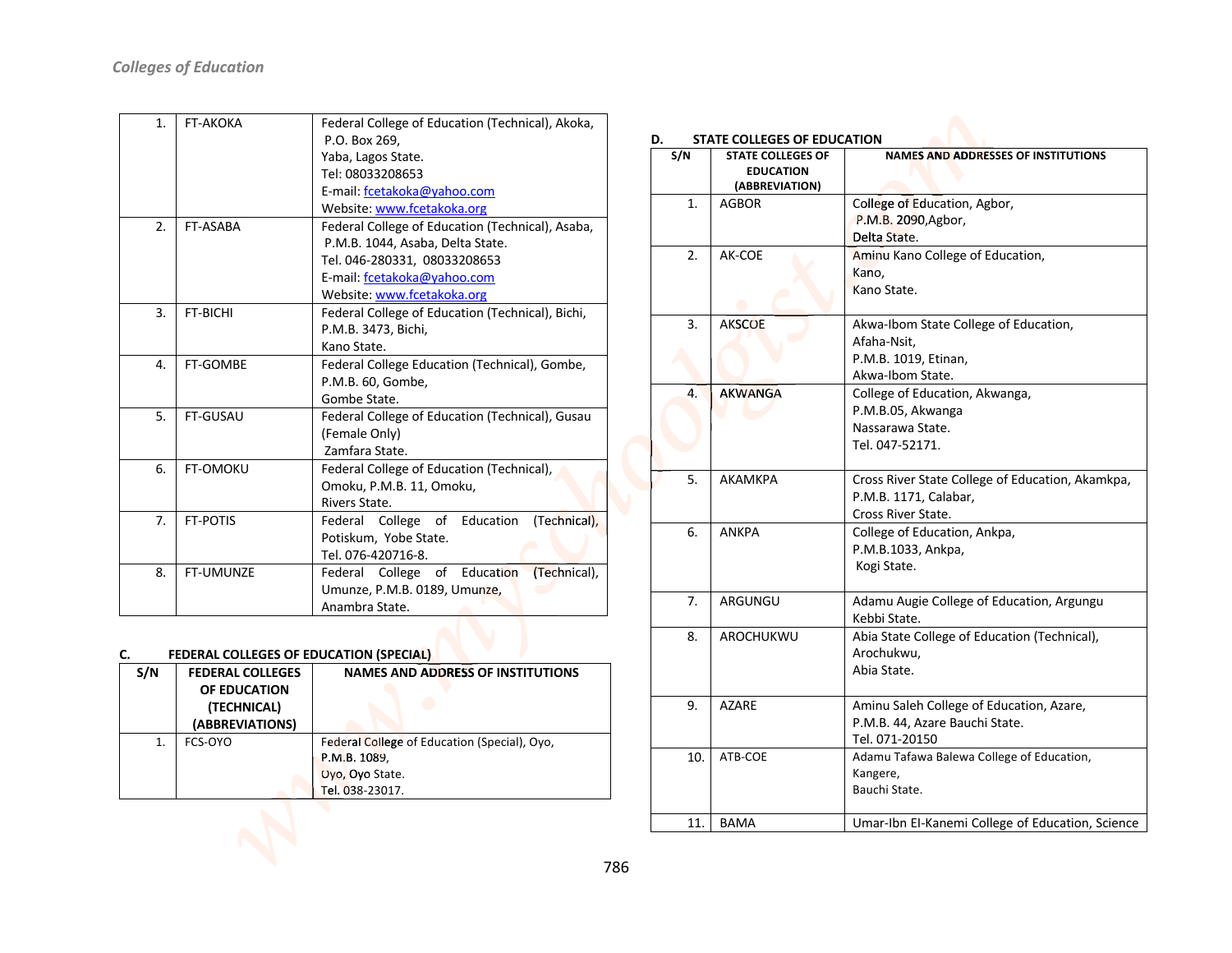| S/N | <b>STATE COLLEGES OF</b>           | <b>NAMES AND ADDRESSES OF INSTITUTIONS</b>           |
|-----|------------------------------------|------------------------------------------------------|
|     | <b>EDUCATION</b><br>(ABBREVIATION) |                                                      |
|     |                                    | and Technology,                                      |
|     |                                    | Bama,                                                |
|     |                                    | Borno State.                                         |
|     |                                    | Tel. 08038664467                                     |
|     |                                    |                                                      |
| 12. | <b>BOCOE</b>                       | Bilyaminu Othman College of Education,               |
|     |                                    | P.M.B. 001,<br>Dass,                                 |
|     |                                    | Bauchi State.                                        |
|     |                                    | Tel 07034573403, 08022126314                         |
|     |                                    |                                                      |
| 13. | BOGORO-COE                         | Bogoro College of Education,                         |
|     |                                    | Bogoro,                                              |
|     |                                    | Bauchi State.                                        |
|     |                                    |                                                      |
| 14. | <b>CLIS-NGURU</b>                  | Atiku Abubakar College of Legal and Islamic Studies, |
|     |                                    | Nguru,                                               |
|     |                                    | Yobe State.                                          |
|     |                                    |                                                      |
| 15. | <b>COE-BILLIRI</b>                 | College of Education,                                |
|     |                                    | P.M.B. 011,                                          |
|     |                                    | Billiri.                                             |
|     |                                    | Gombe State.                                         |
| 16. | COE-DARAZO                         | College of Education, Darazo,                        |
|     |                                    | Bauchi State.                                        |
|     |                                    |                                                      |
| 17. | COE-EDO                            | Edo State College of Education,                      |
|     |                                    | Edo State.                                           |
|     |                                    |                                                      |
| 18. | COE-NAFADA                         | Gombe State College of Education and Legal Studies,  |
|     |                                    | Nafada,                                              |
|     |                                    | P.M.B. 0191, Gombe,                                  |
|     |                                    | Gombe State.                                         |
|     |                                    |                                                      |
| 19. | <b>IMSCOL</b>                      | Imo State College of Education,                      |
|     |                                    | Ihitte/Uboma, Imo State,                             |
|     |                                    | Tel: 07085021629, 08137997283, 07057267639           |
|     |                                    | E-mail: imscedu@gmail.com                            |
|     |                                    | Website: www.imostatecollegeof education.edu.ng      |
| 20. | <b>IJBCOE</b>                      | Isaac Jasper Boro College of Education,              |
|     |                                    |                                                      |
|     |                                    |                                                      |

| S/N | <b>STATE COLLEGES OF</b><br><b>EDUCATION</b> | <b>NAMES AND ADDRESSES OF INSTITUTIONS</b>                              |
|-----|----------------------------------------------|-------------------------------------------------------------------------|
|     | (ABBREVIATION)                               |                                                                         |
|     |                                              | Sagbama,                                                                |
|     |                                              | P. M. B. 74, Bayelsa State                                              |
| 21. | <b>DUTSINMA</b>                              | Isa Kaita College of Education,                                         |
|     |                                              | P.M.B. 5007,                                                            |
|     |                                              | Dutsinma,<br>Katsina State.                                             |
|     |                                              |                                                                         |
| 22. | <b>EACOE</b>                                 | Emmanuel Alayande College of Education,                                 |
|     |                                              | P.M.B. 1010, Oyo,                                                       |
|     |                                              | Oyo State.<br>website:www.eacoed.com, www.eacoed.edu.ng                 |
| 23. | ESCE(T)                                      | Enugu State College of Education (Tech.) Enugu                          |
|     |                                              | Abakaliki Rd. P.M.B. 01793, Enugu,                                      |
|     |                                              | Enugu State.                                                            |
|     |                                              | Tel. 042-313557                                                         |
| 24. | <b>EKIADOLOR</b>                             | College of Education, Ekiadolor,                                        |
|     |                                              | P.M.B. 1144, Benin City, Edo State.                                     |
|     |                                              | Tel. 052-440002.                                                        |
| 25. | <b>GASHUA</b>                                | Umar Suleiman College of Education,                                     |
|     |                                              | P.M.B. 02 Gashua,                                                       |
|     |                                              | Yobe State.                                                             |
| 26. | <b>GINDIRI</b>                               | College of Education, Gindiri                                           |
|     |                                              | Plateau State.                                                          |
| 27. | <b>GUMEL</b>                                 |                                                                         |
|     |                                              | Jigawa State College of Education, Gumel,<br>P.M.B. 1002, Jigawa State. |
|     |                                              | Tel.064-650227                                                          |
|     |                                              |                                                                         |
| 28. | <b>MOCPED</b>                                | Michael Otedola College of Primary Education,                           |
|     |                                              | Noforiji, KM 7, Epe - Ijebu-Ode Road,                                   |
|     |                                              | P.M.B. 1028, Epe, Lagos State.                                          |
|     |                                              | Website: mocped.edu.ng                                                  |
|     |                                              | Email: info@mocped.edu.ng                                               |
| 29. | <b>MOSOGAR</b>                               | Physical<br>Education,<br>Delta<br>State<br>College<br>of               |
|     |                                              | Mosogar                                                                 |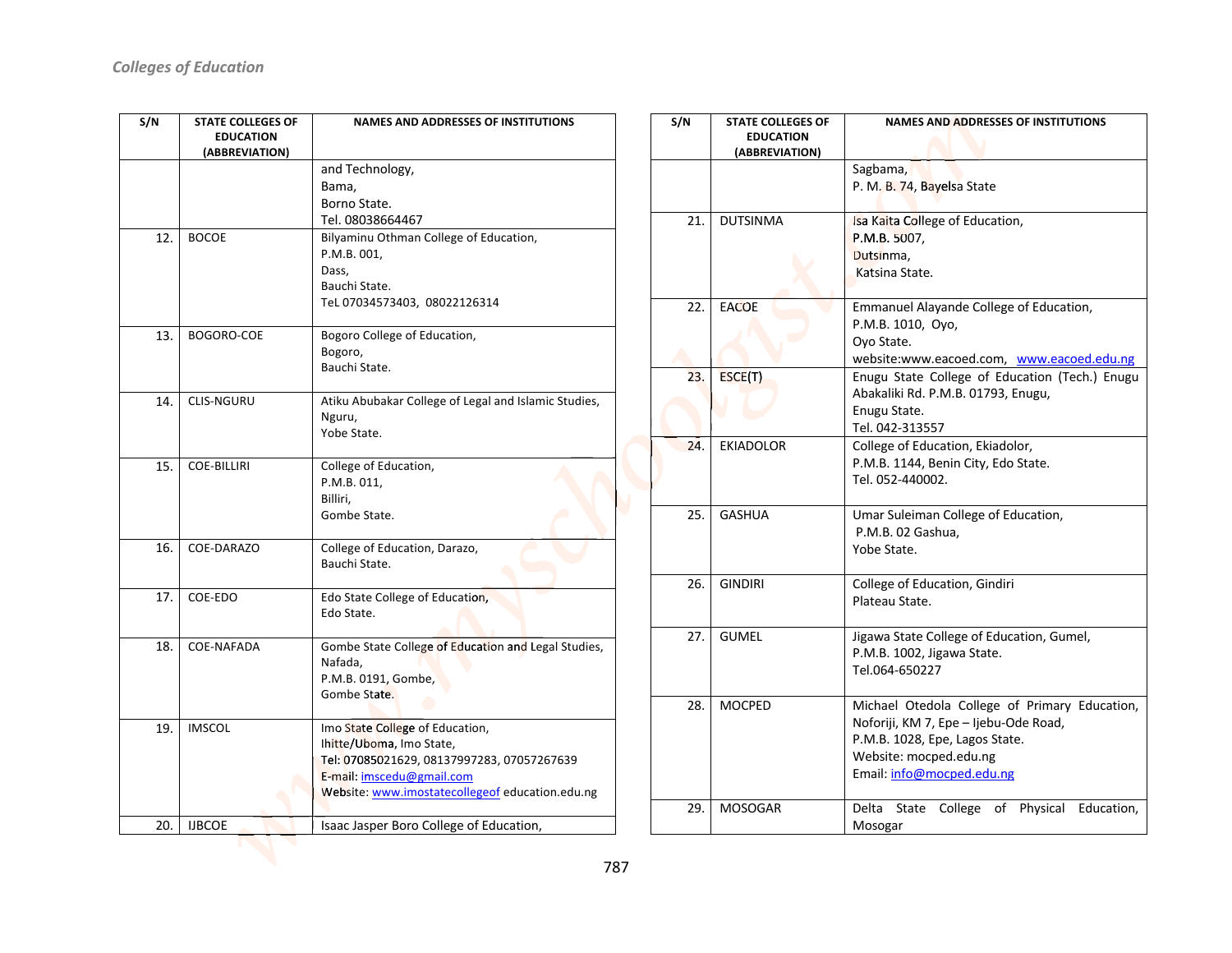| S/N | <b>STATE COLLEGES OF</b><br><b>EDUCATION</b><br>(ABBREVIATION) | <b>NAMES AND ADDRESSES OF INSTITUTIONS</b>                                                            |
|-----|----------------------------------------------------------------|-------------------------------------------------------------------------------------------------------|
|     |                                                                | Delta State.                                                                                          |
| 30. | <b>HONG</b>                                                    | College of Education, Hong,<br>P.M.B. 2237,<br>Adamawa State.                                         |
| 31. | OTTO/IJANIKIN                                                  | Adeniran Ogunsanya College of Education,<br>Otto/Ijanikin<br>Lagos State.                             |
| 32. | <b>IGUEBEN</b>                                                 | College of Education<br>P.M.B. 003, Igueben<br>Edo State                                              |
| 33. | <b>IJEBU-ODE</b>                                               | Tai Solarin College of Education, Ijebu-Ode<br>P.M.B. 2128, Ijebu-Ode, Ogun State.<br>Tel.037-431996. |
| 34. | <b>IKWO</b>                                                    | Ebonyi State College of Education, Ikwo<br>P.M.B.2, Ikwo,<br>Ebonyi State.                            |
| 35. | <b>IKERE</b>                                                   | College of Education, Ikere<br>P.M.B. 250, Ikere<br>Ekiti State.<br>Tel. 030610152.                   |
| 36. | <b>ILA</b>                                                     | Osun State College of Education, Ila-Orangun<br>P.M.B. 207, Ila-Orangun,<br>Osun State.               |
| 37. | <b>ILESHA</b>                                                  | College of Education, Ilesha,<br>P.M.B. 1527, Ilesha,<br>Osun State.                                  |
| 38. | ILORIN_COL                                                     | Kwara State College of Education, Ilorin<br>P.M.B. 1527, Ilorin, Kwara State.<br>Tel.031-220051.      |
| 39. | <b>COE-RINGIM</b>                                              | Jigawa State College of Education And Legal<br>Studies,<br>P.O. Box 02,<br>Ringim,                    |

| S/N | <b>STATE COLLEGES OF</b><br><b>EDUCATION</b> | <b>NAMES AND ADDRESSES OF INSTITUTIONS</b>                                             |
|-----|----------------------------------------------|----------------------------------------------------------------------------------------|
|     | (ABBREVIATION)                               |                                                                                        |
|     |                                              | Jigawa State.                                                                          |
|     | 40.<br><b>ZING</b>                           | College of Education, Zing                                                             |
|     |                                              | P.M.B. 1021, Zing,                                                                     |
|     |                                              | Taraba State.                                                                          |
|     |                                              |                                                                                        |
|     | GIDAN-WAYA<br>41.                            | Kaduna State College of Education, Gidan-Waya,<br>P.M.B. 1024, Kafanchan, Kaduna State |
|     |                                              | Tel. 061-20229.                                                                        |
|     | 42.<br><b>KANO</b>                           | Saadatu Rimi College of Education, Kumbotso                                            |
|     |                                              | Zaria Rd.                                                                              |
|     |                                              | P.M.B. 3218 Kano,                                                                      |
|     |                                              | Kano State.                                                                            |
|     | 43.<br><b>KASCEPS</b>                        | Kano State College of Education and Preliminary                                        |
|     |                                              | Studies, Kano,                                                                         |
|     |                                              | Kano State.                                                                            |
|     | <b>KAT-ALA</b><br>44.                        | College of Education, Katsina-Ala,                                                     |
|     |                                              | Benue State.                                                                           |
|     |                                              |                                                                                        |
|     | 45.<br><b>KGCOET</b>                         | Kogi State College of Education (Technical),                                           |
|     |                                              | P.M.B. 242,<br>Kabba, Kogi State.                                                      |
|     |                                              | Tel: 08164510078, 08153685397, 08035048648                                             |
|     |                                              |                                                                                        |
|     | 46.<br>LAFIAGI (T)                           | College of Education, (Tech), Lafiagi,                                                 |
|     |                                              | P.M.B. 1, Lafiagi.                                                                     |
|     |                                              | Kwara State.                                                                           |
|     | 47.<br>LANLATECOE                            | College of Education,                                                                  |
|     |                                              | Lanlate, Oyo State,                                                                    |
|     |                                              | P.M.B. 001                                                                             |
|     |                                              | E-mail: olusegunadeagbo63@gmail.com                                                    |
|     |                                              | Website: www.coel.edu.ng                                                               |
|     | <b>MAIDU</b><br>48.                          | Kashim-Ibrahim College of Education, Maiduguri,                                        |
|     |                                              | P.M.B. 1469, Maiduguri, Borno State.                                                   |
|     |                                              | Tel. 076-232086.                                                                       |
|     |                                              |                                                                                        |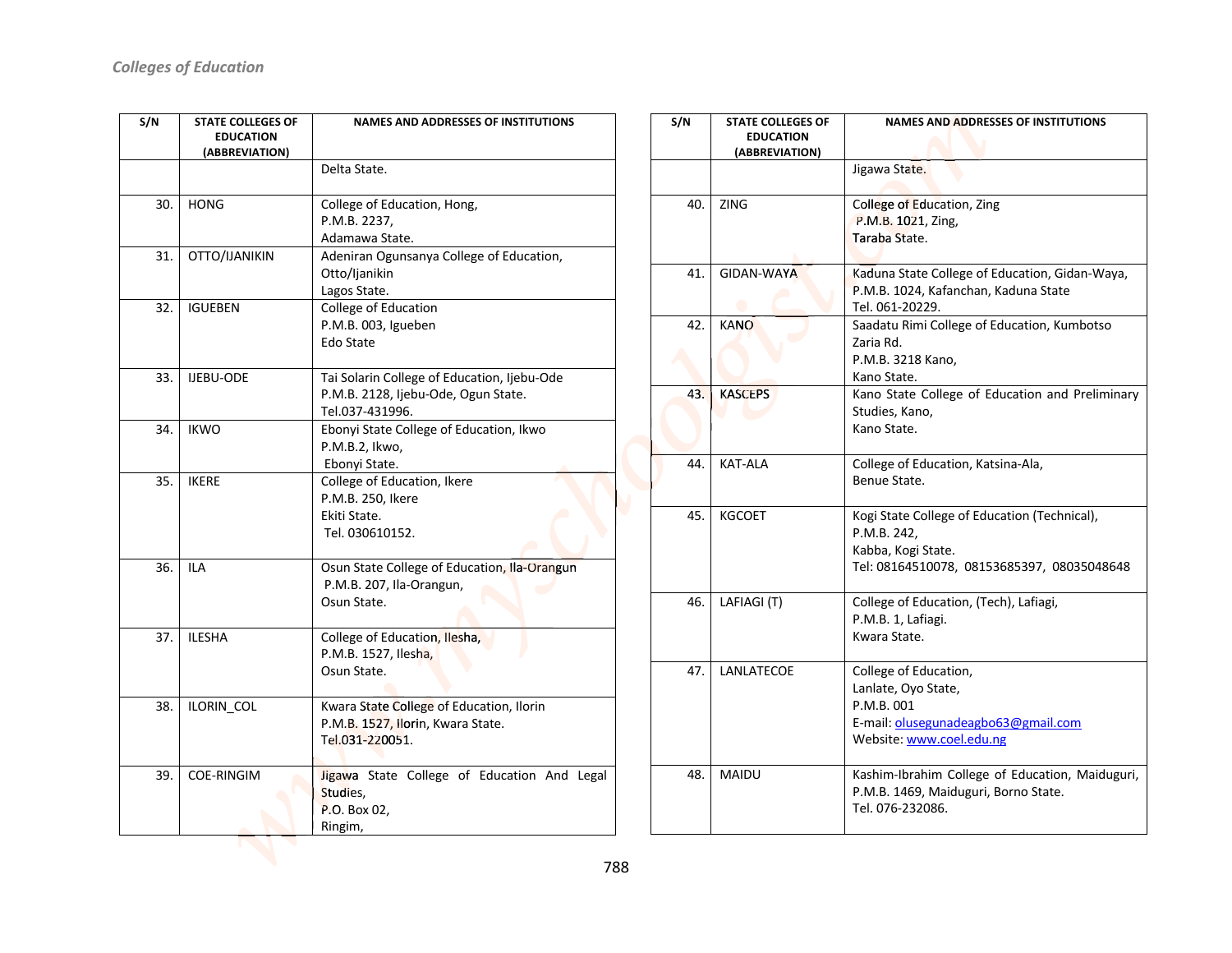| S/N | <b>STATE COLLEGES OF</b><br><b>EDUCATION</b><br>(ABBREVIATION) | <b>NAMES AND ADDRESSES OF INSTITUTIONS</b>                                                                                                          |
|-----|----------------------------------------------------------------|-----------------------------------------------------------------------------------------------------------------------------------------------------|
| 49. | MINNA-COE                                                      | College of Education, Minna,<br>P.M.B. 39,<br>Minna, Niger State.                                                                                   |
| 50. | <b>MOGOCLIS</b>                                                | Mohammed Goni College of Legal and Islamic<br><b>Studies</b><br>P.M.B. 1526,<br>Maiduguri, Borno State.                                             |
| 51. | MOJE-COE                                                       | Moje College of Education, Erin-Ile,<br>Kwara State.                                                                                                |
| 52. | <b>NOCOEN</b>                                                  | Nwafor Orizu College of Education, Nsugbe<br>P.M.B. 1734, Onitsha, Anambra State.<br>Tel. 090500821.                                                |
| 53. | <b>MARU</b>                                                    | College of Education, Maru,<br>Zamfara State.                                                                                                       |
| 54. | <b>OJU</b>                                                     | College of Education, Oju,<br>P.M.B. 2035, Otukpo, Benue State.                                                                                     |
| 55. | <b>ORO</b>                                                     | College of Education, Oro,<br>P.M.B. 309, Oro, Kwara State.<br>E-mail:info@kwcoed.edu.ng,<br>inquiry@kwcoed.edu.ng<br>Website: www.kwcoedoro.edu.ng |
| 56. | <b>SOKOTO</b>                                                  | Shehu Shagari College of Education, Sokoto,<br>P. M.B. 2129, Sokoto State.<br>Tel060-232190                                                         |
| 57. | ULI-COE                                                        | ULI College of Education,<br>Uli, Anambra State.                                                                                                    |
| 58. | <b>WAKABIU</b>                                                 | College of Education, Waka-Biu<br>P.M.B. 1502, Waka-Biu, Borno State.                                                                               |
| 59. | WARRI COE                                                      | College of Education, Warri,<br>P.M.B. 1251, Warri, Delta State.<br>Tel.053-230036.                                                                 |
| 60. | <b>ZUBA</b>                                                    | FCT College of Education, Zuba,<br>FCT-Abuja.                                                                                                       |

## E. PRIVATE COLLEGES OF EDUCATION

| S/N | <b>PRIVATE COLLGES OF</b><br><b>EDUCATION</b><br>(ABBREVIATIONS) | <b>NAMES AND ADDRESSES OF INSTITUTIONS</b>                                                                                       |
|-----|------------------------------------------------------------------|----------------------------------------------------------------------------------------------------------------------------------|
| 1.  | <b>ACOE</b>                                                      | Alhikma College of Education, Ankpa, Kogi<br>State.                                                                              |
| 2.  | <b>ADESHINA</b>                                                  | Adeshina College of Education,<br>Share, Ifelodun L.G.A.,<br>Kwara State.                                                        |
| 3.  | AGZ-BAJOGA                                                       | AGZ College of Education, Bajoga,<br>Gombe State.                                                                                |
| 4.  | <b>AICOEP</b>                                                    | Arabic and Islamic College of Education,<br>P. O. Box 127,<br>Potiskum, Yobe State.<br>Tel: 08068962851, 07068962792             |
| 5.  | AMCOE-COE                                                        | Abdullahi Maikano College of Education,<br>Wase.<br>Plateau State.                                                               |
| 6.  | COE-ERO                                                          | College of Education, Ero-Akure,<br>km 10, Akure-Express Way,<br>P.O. Box 31, Akure Ondo State.<br>Tel: 08033025906, 08033946501 |
| 7.  | AKLEGAL                                                          | Aminu Kano College of Islamic and Legal<br>Studies,<br>Kano, Kano State.                                                         |
| 8.  | AL-IBADAN                                                        | Al-Ibadan College of Education,<br>Ibadan,<br>Oyo State.                                                                         |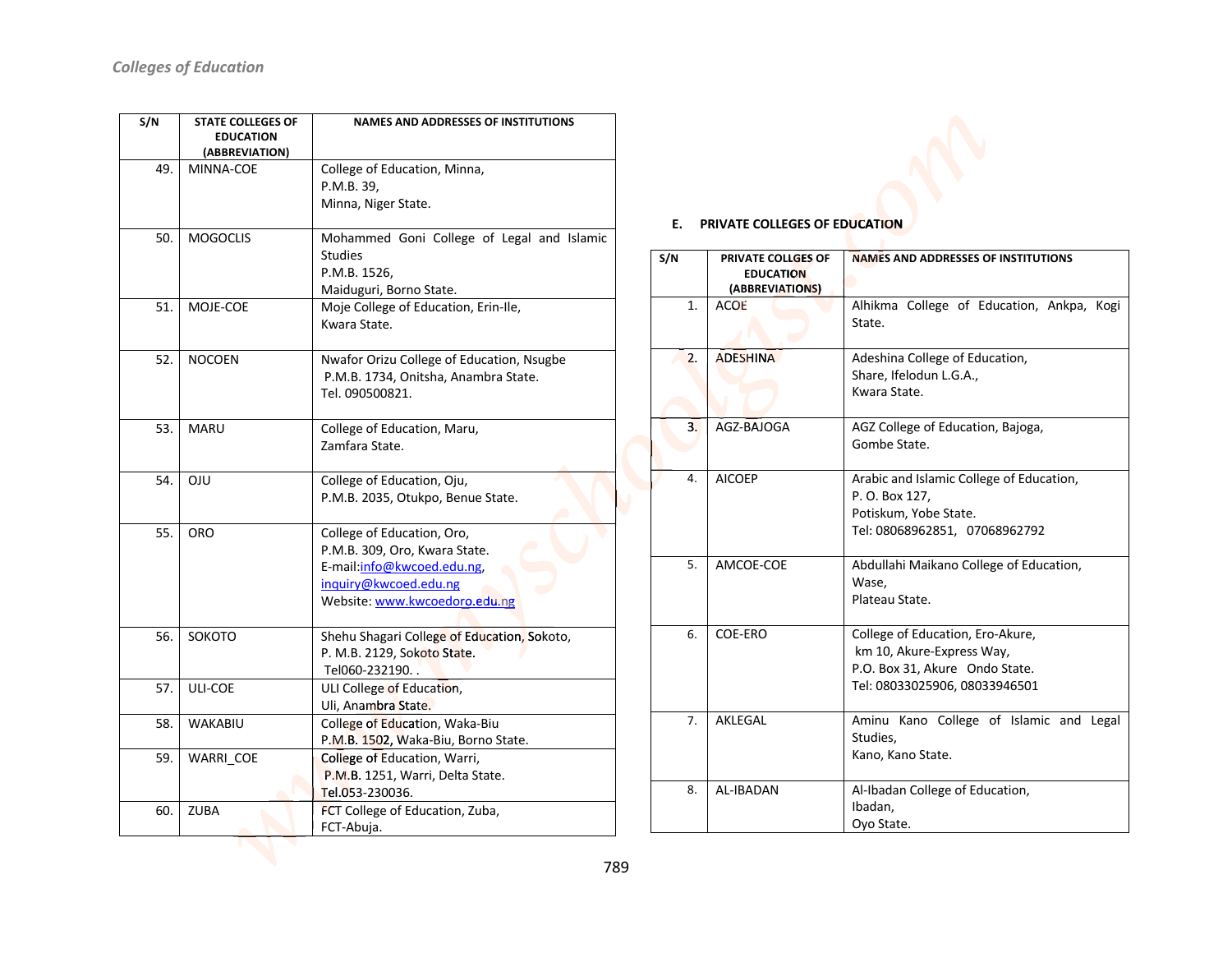| S/N | <b>PRIVATE COLLGES OF</b><br><b>EDUCATION</b> | <b>NAMES AND ADDRESSES OF INSTITUTIONS</b>                                       |  |
|-----|-----------------------------------------------|----------------------------------------------------------------------------------|--|
|     | (ABBREVIATIONS)                               |                                                                                  |  |
| 9.  | AMEENUDEEN                                    | Ameenudeen College of Education,                                                 |  |
|     |                                               | 483, Suleiman Crescent, Kano,                                                    |  |
|     |                                               | Kano.                                                                            |  |
|     |                                               |                                                                                  |  |
| 10. | ANGEL                                         | Angel Crown College of Education,                                                |  |
|     |                                               | KM 11, Karshi Road, Gidan-Daya,                                                  |  |
|     |                                               | FCT-Abuja.                                                                       |  |
| 11. | <b>ANISE</b>                                  | Annur Institute for Islamic Education,                                           |  |
|     |                                               | Kwajalawa, Rangaza Off Yadakunya Road,                                           |  |
|     |                                               | Ungogo L.G.,                                                                     |  |
|     |                                               | P.O. Box 3708,                                                                   |  |
|     |                                               | Kano, Kano State                                                                 |  |
|     |                                               | Tel:<br>08035869312,<br>08034335514,                                             |  |
|     |                                               | 08028404902,                                                                     |  |
|     |                                               | 08065278469                                                                      |  |
|     |                                               | E-mail: annurintitute@yahoo.com;                                                 |  |
|     |                                               | aaannurinstitute@gmail.com                                                       |  |
| 12. | <b>ANSAR</b>                                  | Ansar-Ud-Deen College of Education,                                              |  |
|     |                                               | 6, Karimu Street. Isolo,<br>P.O .Box 24, Oshodi, Lagos State.                    |  |
|     |                                               | Tel. 520027,7923104,08033733923.                                                 |  |
|     |                                               |                                                                                  |  |
| 13. | <b>ASCAS</b>                                  | Ameer Shehu Idris College of Advance Studies,                                    |  |
|     |                                               | Shafiu Abdullahi Road,                                                           |  |
|     |                                               | Gaskiya, Zaria,                                                                  |  |
|     |                                               | Kaduna State.                                                                    |  |
| 14. | <b>ASSCOED</b>                                | Assanusiyah College of Education,                                                |  |
|     |                                               | P.M.B 2000 Ipetumodu Rd. Oke Yidi, Odeomu,                                       |  |
|     |                                               | Osun State.                                                                      |  |
|     |                                               |                                                                                  |  |
| 15. | <b>APA</b>                                    | Apa College of Education,                                                        |  |
| 16. | <b>ATCOI</b>                                  | Aidojodo-Okpoga, Benue State<br>African Thinkers Community of inquiry College of |  |
|     |                                               | <b>Education, Enugu</b>                                                          |  |
|     |                                               | 1, Coal City University Road, Independent layout,                                |  |
|     |                                               | P.M.B. 15510,                                                                    |  |
|     |                                               | Enugu, Enugu State. Tel. 042-457820                                              |  |
|     |                                               |                                                                                  |  |

| S/N | PRIVATE COLLGES OF<br><b>EDUCATION</b><br>(ABBREVIATIONS) | <b>NAMES AND ADDRESSES OF INSTITUTIONS</b>                                                                                                                |
|-----|-----------------------------------------------------------|-----------------------------------------------------------------------------------------------------------------------------------------------------------|
| 17. | <b>AWORI</b>                                              | Awori District College of Education,<br>Bankole Estate, Ajibode Road Ijako-Ota, Ogun<br>State.<br>Tel: 08057338313, 08023937892                           |
| 18. | <b>KE-COE</b>                                             | Kogi East College of Education,<br>Kogi State.                                                                                                            |
| 19. | <b>BELCOED</b>                                            | Best Legacy College of Education, Ikirun Rd. Oke-<br>Owode, Ogbomoso, P.O.Box 1744, Oyo State. Tel.<br>08039181475, 07035050787.                          |
| 20. | <b>BETHEL</b>                                             | Bethel College of Education,<br>Ijare, Ondo State.                                                                                                        |
| 21. | <b>BIAIS</b>                                              | Bauchi Institute for Arabic and Islamic Studies<br>c/o Bakari Dukku Primary School Bauchi,<br>P.O. Box 2031, Bauchi State.                                |
| 22. | <b>BIGA</b>                                               | Biga College of Education,<br>Arkilla, Federal Low-Cost,<br>Nasarawa,<br>Sokoto State.                                                                    |
| 23. | <b>CALVIN</b>                                             | Calvin Foundation College of Education,<br>Naka, Benue State.                                                                                             |
| 24. | <b>COEN</b>                                               | The College of Education, Nsukka,<br>P.M.B 2003, Nsukka, Enugu State.                                                                                     |
| 25. | <b>COE-OFFA</b>                                           | College of Education, Irra Rd. Ilemona,<br>P.M.B. 4415, Offa, Kwara State.<br>Tel.<br>08060281768,<br>08056357566,<br>080521444902, 08051687650.          |
| 26. | <b>COE-KURA</b>                                           | College of Education,<br>Kura,<br>Kano State.                                                                                                             |
| 27. | <b>CORNER</b>                                             | Cornerstone College of Education,<br>Odegbami Street. Off Adeniyi James Avenue,<br>Ikeja P.O. Box 50, UNILAG Post office, Lagos State.<br>Tel. 01-7748919 |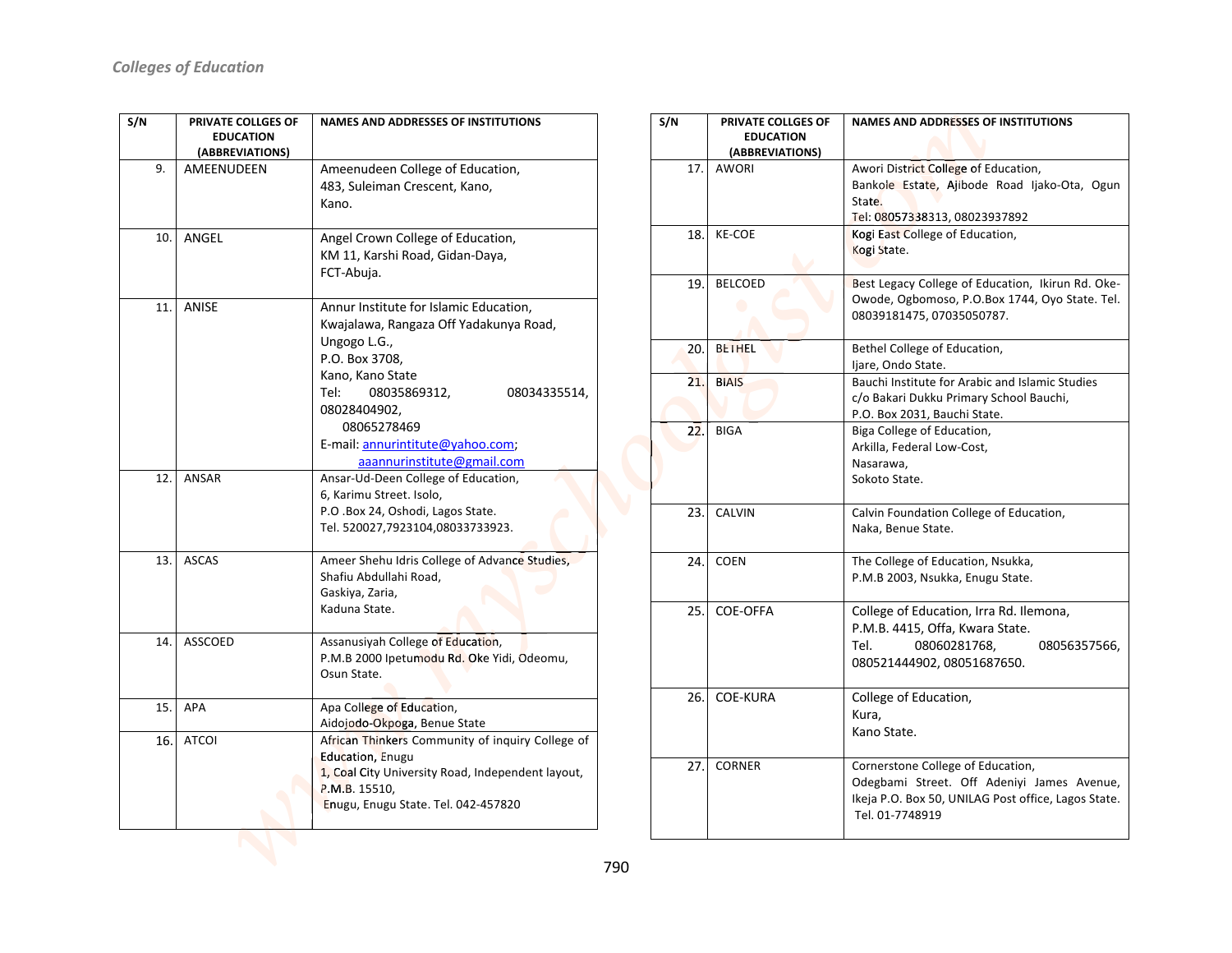| S/N | PRIVATE COLLGES OF               | <b>NAMES AND ADDRESSES OF INSTITUTIONS</b>        |  |
|-----|----------------------------------|---------------------------------------------------|--|
|     | <b>EDUCATION</b>                 |                                                   |  |
| 28. | (ABBREVIATIONS)<br><b>CORONA</b> | Corona College of Education,                      |  |
|     |                                  | 25, Association Avenue Ilupeju,                   |  |
|     |                                  | Lagos State.                                      |  |
|     |                                  |                                                   |  |
| 29. | <b>COVENANT-COE</b>              | Covenant College of Education,                    |  |
|     |                                  | Aba,                                              |  |
|     |                                  | Abia State.                                       |  |
| 30. | <b>CITY</b>                      | City College of Education,                        |  |
|     |                                  | Sani Abacha Rd. Maraba Gurku,                     |  |
|     |                                  | P.O. Box 3094, Garki, Abuja. Tel. 09-6700452, 09- |  |
|     |                                  | 6702944,<br>08035955966,<br>08036339897,          |  |
|     |                                  | 08035487209.                                      |  |
| 31. | <b>CLIMAX</b>                    | Climax College of Education,                      |  |
|     |                                  | Bauchi,                                           |  |
|     |                                  | Bauchi State.                                     |  |
|     |                                  |                                                   |  |
| 32. | COE-DUT                          | College of Education,                             |  |
|     |                                  | Dutsen-Tanshi,<br>Bauchi State.                   |  |
|     |                                  |                                                   |  |
| 33. | CRESTFIELD                       | Crestfield College of Education,                  |  |
|     |                                  | Erin Osun,                                        |  |
|     |                                  | Osun State                                        |  |
| 34. | <b>DANYAYA</b>                   | Danyaya College of Education,<br>Ningi,           |  |
|     |                                  | Bauchi State.                                     |  |
|     |                                  |                                                   |  |
| 35. | <b>DELAR</b>                     | Delar College of Education,                       |  |
|     |                                  | Housing Corporation Office, Egbeda                |  |
|     |                                  | P.O. Box 6379, Agodi-Gate, Ibadan.                |  |
|     |                                  | Tel. 08033549165.                                 |  |
| 36. | <b>DIAMOND</b>                   | Diamond College of Education,                     |  |
|     |                                  | Aba,                                              |  |
|     |                                  | Abia State.                                       |  |
| 37. | <b>EBENEZER</b>                  | Ebenezer College of Education,                    |  |
|     |                                  | Edda,                                             |  |
|     |                                  | Ebonyi State                                      |  |
|     |                                  |                                                   |  |
|     |                                  |                                                   |  |

| S/N | PRIVATE COLLGES OF<br><b>EDUCATION</b><br>(ABBREVIATIONS) | <b>NAMES AND ADDRESSES OF INSTITUTIONS</b>                                                                                                                  |
|-----|-----------------------------------------------------------|-------------------------------------------------------------------------------------------------------------------------------------------------------------|
|     |                                                           |                                                                                                                                                             |
| 38. | EBIJE-COE                                                 | Emmanuel Ebije Ikwue College of Education,<br>KM 2, Otukpo - Enugu Road,<br>P.M.B. 2040,<br>Otukpo, Benue State.                                            |
| 39. | <b>ECWA-COE</b>                                           | ECWA College of Education, Igbaja,<br><b>Kwara State</b>                                                                                                    |
| 40. | <b>ECWA-JOS</b>                                           | ECWA College of Education,<br>P.O. Box 5398,<br>Jos,<br>Plateau State.<br>Tel: 08061533023<br>E-mail: jetseminary@yahoo.com<br>Website: www.jetsnigeria.org |
| 41. | <b>ELDER OYAMA</b>                                        | Elder Oyama Memorial College of Education,<br>Ofat, Obubra, Cross River State                                                                               |
| 42. | <b>ELI-COE</b>                                            | Elizabeth Memorial College of Education,<br>Odenigbo,<br>Nsukka,<br>Enugu State.                                                                            |
| 43. | <b>EMAMOR</b>                                             | Emamor College of Education,<br>Abua.<br>Rivers State.                                                                                                      |
| 44. | <b>FESTMED</b>                                            | Festmed College of Education,<br>P.O. Box 7, Ajowa-Ikare Highway,<br>Ajowa Akoko, Ondo State.<br>Tel: 08023208449<br>E-mail: femihallmark@gmail.com         |
| 45. | <b>GARKUWA</b>                                            | Adamu Garkuwa College of Education,<br>Toro,<br>Bauchi State.                                                                                               |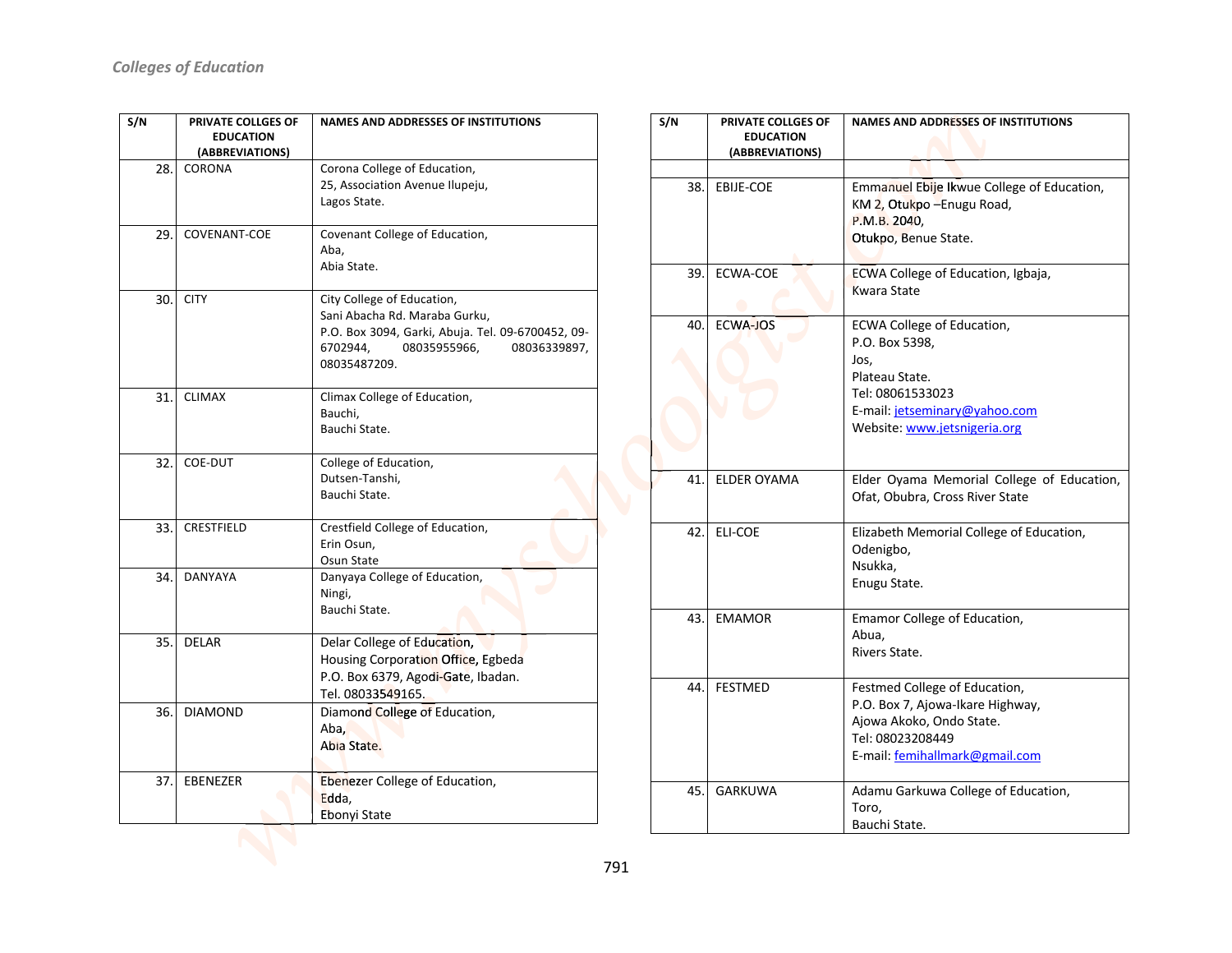| S/N | PRIVATE COLLGES OF<br><b>EDUCATION</b><br>(ABBREVIATIONS) | <b>NAMES AND ADDRESSES OF INSTITUTIONS</b>                                                                                                 |
|-----|-----------------------------------------------------------|--------------------------------------------------------------------------------------------------------------------------------------------|
| 46. | GCE-JOS                                                   | Global College of Education,<br>c/o COCIN Primary/Sceondary School,<br>Dadin Kowa,<br>P.O. Box 1215,<br>Jos, Plateau State                 |
| 47. | GBOKO-COE                                                 | Gboko College of Education,<br>Km 4, Aliade Road,<br>P.M.B. 024 Gboko,<br>Benue State.                                                     |
| 48. | <b>GPI-COE</b>                                            | God's<br>International<br>College<br>of<br>Power<br>Education,<br>Anyigba,<br>Kogi State.                                                  |
| 49. | <b>GRAND-PLUS</b>                                         | Grand-Plus College of Education,<br>Ilorin,<br>Kwara State.                                                                                |
| 50. | GS-COE                                                    | Good Shepherd College of Education,<br>Danlemo Alakuko,<br>Ogun State.                                                                     |
| 51. | <b>GRACE-COE</b>                                          | Grace College of Education,<br>Oshogbo,<br>Osun State.                                                                                     |
| 52. | <b>HAMZAINAB</b>                                          | Hamzainab College of Education,<br>Osogbo, Osun State.                                                                                     |
| 53. | HAMZAT-COE                                                | Imam Hamzat College of Education, Ilorin,<br>Kwara State.                                                                                  |
| 54. | <b>HAVARD</b>                                             | Havard Wilson College of Education,<br>40-50, Umuimo Road (by 146 Aba-Owerri<br>Road,<br>Abayi,<br>P.O.Box 5216, Abayi, Aba<br>Abia State. |

| S/N | PRIVATE COLLGES OF<br><b>EDUCATION</b><br>(ABBREVIATIONS) | <b>NAMES AND ADDRESSES OF INSTITUTIONS</b>                                                                                                                                                                      |
|-----|-----------------------------------------------------------|-----------------------------------------------------------------------------------------------------------------------------------------------------------------------------------------------------------------|
|     |                                                           | Tel: 07035209118, 08037262842<br>E-mail: provost@havardwilsoncollege.com<br>Website: havardwilsoncollege.com                                                                                                    |
| 55. | <b>HCOE</b>                                               | Hill College of Education, Gwanje, Akwanga,<br>P.O.Box 06, Akwanga, Nasarawa State.<br>Tel. 08035937420.<br>E-mail:hilcoea@yahoo.com<br>Website: www.hillcoeg.edu.ng                                            |
| 56. | <b>HOPE</b>                                               | Hope and Anchor College of Education,<br>Suleja, Niger State.                                                                                                                                                   |
| 57. | <b>ICE-KARU</b>                                           | Innovative College of Education,<br>Karu,<br>Nasarawa State.                                                                                                                                                    |
| 58. | <b>IECE</b>                                               | Institute of Ecumenical Education,<br>Thinker Corner, Enugu,<br>Enugu State.<br>Tel. 08033401019.                                                                                                               |
| 59. | <b>ILCOED</b>                                             | Ilori College of Education,<br>Ede, Osun State.<br>Ogberin Hill, Loogun Road,<br>P.M.B. 218 Ede.<br>Osun State.<br>Tel: 08033899362<br>E-mail: iloricollegeofedu1@gmail.com<br>Website: www.iloricollege.edu.ng |
| 60. | <b>IMAM-SAIDU</b>                                         | Imam Saidu College of Education,<br>P.O.BOX 407, Funtua,<br>Katsina State.<br>Tel: 08065981890, 08060766263                                                                                                     |
| 61. | <b>IPERE COE</b>                                          | Ipere College of Education,                                                                                                                                                                                     |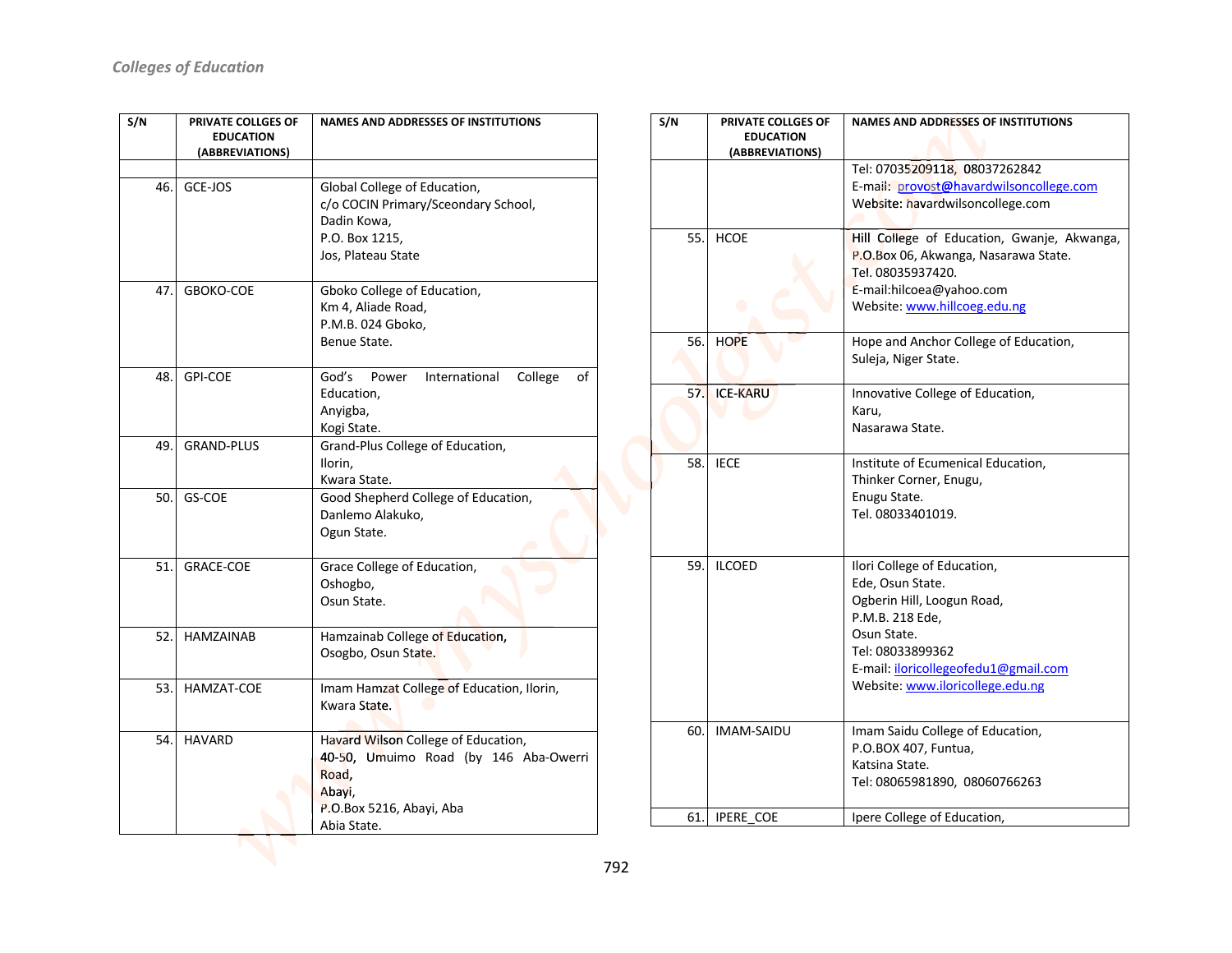| S/N  | PRIVATE COLLGES OF<br><b>EDUCATION</b><br>(ABBREVIATIONS) | <b>NAMES AND ADDRESSES OF INSTITUTIONS</b><br>Agyaragu, Obi LGA,<br>P.M.B. 149,                                                                                                                               |  |
|------|-----------------------------------------------------------|---------------------------------------------------------------------------------------------------------------------------------------------------------------------------------------------------------------|--|
|      |                                                           | Lafia,<br>Nasarawa State.<br>Tel:<br>08029770905,<br>07059436317,<br>08032274565, 08085493810<br>E-mail: ipere.college@yahoo.com<br>Usmanstephen.ndo@gmail.com                                                |  |
| 62.  | <b>JIBWIS</b>                                             | Jibwis College of Education,<br>Gombe,<br>Gombe State.                                                                                                                                                        |  |
| 63.  | JIBWIS-BAU                                                | Jibwis College of Education, Jama'are,<br>Bauchi State.                                                                                                                                                       |  |
| 64.I | JIBWIS-KEF                                                | JIBWIS College of Education,<br>Kaibo Fulani,<br>Keffi,<br>Nasarawa State.                                                                                                                                    |  |
| 65.1 | JIBWIS-POT                                                | JIBWIS College of Education,<br>Potiskum,<br>Yobe State.                                                                                                                                                      |  |
| 66.  | <b>KINSEY</b>                                             | Kinsey College of Education, Ilorin,<br>11, Olorunsogo Street, Off Fate, Behind<br>Federal Secretariat, Fate-G.R.A. P.O. Box 589<br><b>Ilorin</b><br>Kwara State<br>Tel: 031-226925, 08033842827, 08035837765 |  |
| 67.  | KWARARAFACOE                                              | Kwararafa College of Education,<br>Otukpo,<br><b>Benue State</b>                                                                                                                                              |  |
| 68.  | KZ-COE                                                    | Kazaure College of Education,<br>Kazaure,                                                                                                                                                                     |  |

| S/N | PRIVATE COLLGES OF<br><b>EDUCATION</b><br>(ABBREVIATIONS) | <b>NAMES AND ADDRESSES OF INSTITUTIONS</b>                                                                                                                                                                                 |
|-----|-----------------------------------------------------------|----------------------------------------------------------------------------------------------------------------------------------------------------------------------------------------------------------------------------|
|     |                                                           | Jigawa State.                                                                                                                                                                                                              |
| 69. | LESSEL                                                    | Lessel College of Education,<br>P.M.B. 02,<br>Lessel,<br><b>Ushongo LGA,</b><br>Benue State.<br>E-mail: lesselcoe@yahoo.com                                                                                                |
| 70. | <b>LINKS</b>                                              | College of Education, Foreign Links Campus<br>Moro, Ife, North, Nigeria.<br>P.O.Box 1964, Obafemi Awolowo University,<br>Ile-Ife.<br>Tel: +2348033705261.                                                                  |
| 71. | LIFE-GATE                                                 | Life Gate College of Education, Afon,<br>Asa LGA.<br>Kwara State.                                                                                                                                                          |
| 72. | <b>NAMCOE</b>                                             | Nana Aishat Memorial College of Education<br>P.O. Box 14730 Alagbado, Ilorin, Kwara State<br>Tel: 07038688831, 08058094258                                                                                                 |
| 73. | <b>MEADOW</b>                                             | Meadow Hall College of Education,<br>Meadow Hall Way, Alma Beach Estate,<br>Lekki-Epe Express Way,<br>Lagos State.<br>Tel: 07061369812, 08116814813<br>Email: info@meadowhallgroup.com<br>Website: www.meadowhallgroup.com |
| 74. | METRO-COE                                                 | Metro College of Education,<br>Adogi, Nasarawa State.                                                                                                                                                                      |
| 75. | MCF-COE                                                   | Michael & Cecilia Foundation College<br>οf<br>Education,<br>Agbarha-Otor, Ughelli,<br>Delta State                                                                                                                          |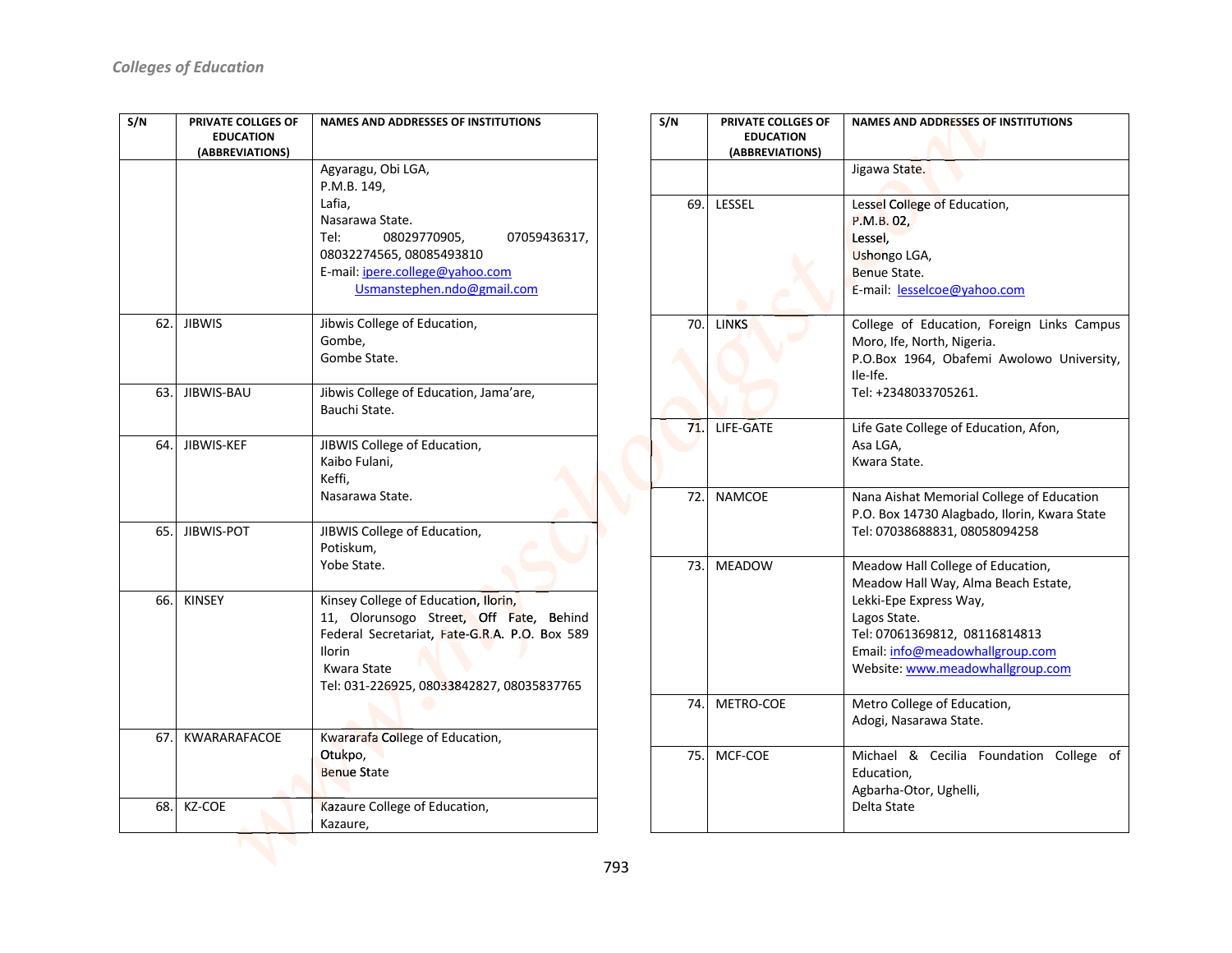| S/N | PRIVATE COLLGES OF<br><b>EDUCATION</b><br>(ABBREVIATIONS) | <b>NAMES AND ADDRESSES OF INSTITUTIONS</b>                                                                                                                                                                          |  |
|-----|-----------------------------------------------------------|---------------------------------------------------------------------------------------------------------------------------------------------------------------------------------------------------------------------|--|
| 76. | <b>MUHYIDEEN</b>                                          | Muhyideen College of Education, Ilorin,<br>Kwara State.                                                                                                                                                             |  |
| 77. | <b>MULCOED</b>                                            | Muftau'<br>Lanihun<br>College<br>of<br>Education,<br>Ibadan/Lagos Express way, Oremeji,<br>P.O.Box 27050, Ibadan.                                                                                                   |  |
| 78. | <b>MURICOED</b>                                           | Muritadha College of Education,<br>(Institute of Arabic and Islamic Studies)<br>Kumapayi Road, Olodo,<br>P.O. Box 3346,<br>Mapo, Ibadan, oyo State.<br>Tel: 07036798891, 08055216243<br>E-Mail: muricoed2@yahoo.com |  |
| 79. | MUS'AB                                                    | Mus'ab Bn Umair Community College of<br>Education,<br>Bajoga,<br>Gombe State.                                                                                                                                       |  |
| 80. | <b>NOSAKHARE</b>                                          | Nosakhare College of Education,<br>150, Upper Mission Road,<br>Benin City,<br>Edo State.                                                                                                                            |  |
| 81. | OLEKAMBA                                                  | Olekamba College of Education,<br>Afin-Akure.<br>Ondo State.                                                                                                                                                        |  |
| 82. | <b>ONITCOE</b>                                            | <b>ONIT College of Education</b><br>P.O. Box 677, Abagana, Njikoka LGA,<br>Anambra State<br>Tel: 08037578863<br>E-mail: onitcollege@yahoo.com<br>Website: www.onitcollege.edu.ng                                    |  |
| 83. | <b>OSISATEC</b>                                           | Our Saviour Inst. Of Sci. & Tech. College of<br>Education, Ogui Rd. Enugu, Enugu State.<br>Tel: 08037578863.                                                                                                        |  |

| S/N | PRIVATE COLLGES OF<br><b>EDUCATION</b><br>(ABBREVIATIONS) | <b>NAMES AND ADDRESSES OF INSTITUTIONS</b>                                                                                                                                                                              |
|-----|-----------------------------------------------------------|-------------------------------------------------------------------------------------------------------------------------------------------------------------------------------------------------------------------------|
|     |                                                           | E-mail: onitcollege@yahoo.com                                                                                                                                                                                           |
| 84. | <b>OSWALD</b>                                             | Oswald Waller College of Education,<br>Shendam,<br>Plateau State.                                                                                                                                                       |
| 85. | PAN-AFR COE                                               | PAN African College of Education,<br>off<br>Igbonna<br>Road,<br>Along<br>Secretariat/Olorunkuse Way,<br>Offa,<br>Kwara State.<br>Website: www.panafricoed.edu.ng                                                        |
| 86. | PEACE-COE                                                 | Peace College of Education,<br>Enokpoli,<br>Kogi State.                                                                                                                                                                 |
| 87. | PEACELAND                                                 | Peaceland College of Education,<br>Enugu,<br>Enugu State.                                                                                                                                                               |
| 88. | <b>PEACOCK</b>                                            | Peacock College of Education,<br>Jalingo,<br>Taraba State.                                                                                                                                                              |
| 89. | <b>PIAGET</b>                                             | Piaget College of Education,<br>P.O. Box 193,<br>Quarry Road, Ibara, Abeokuta,<br>Ogun State.<br>Tel: 0809 772 9196, 0903 600 2738<br>Email: piagetcoe@gmail.com<br>Websites: www.piagetcoe.edu.ng<br>www.piagetcoe.com |
| 90. | ROYAL-CITY                                                | Royal City College of Education,<br>Iyesi, Off Idirtoko Road, Iyana Iyesi,<br>Otta, Ogun State.<br>P.O. Box 14712, Ikeja, Lagos State.<br>Tel:<br>08074595125,<br>08023332006,<br>07065304224                           |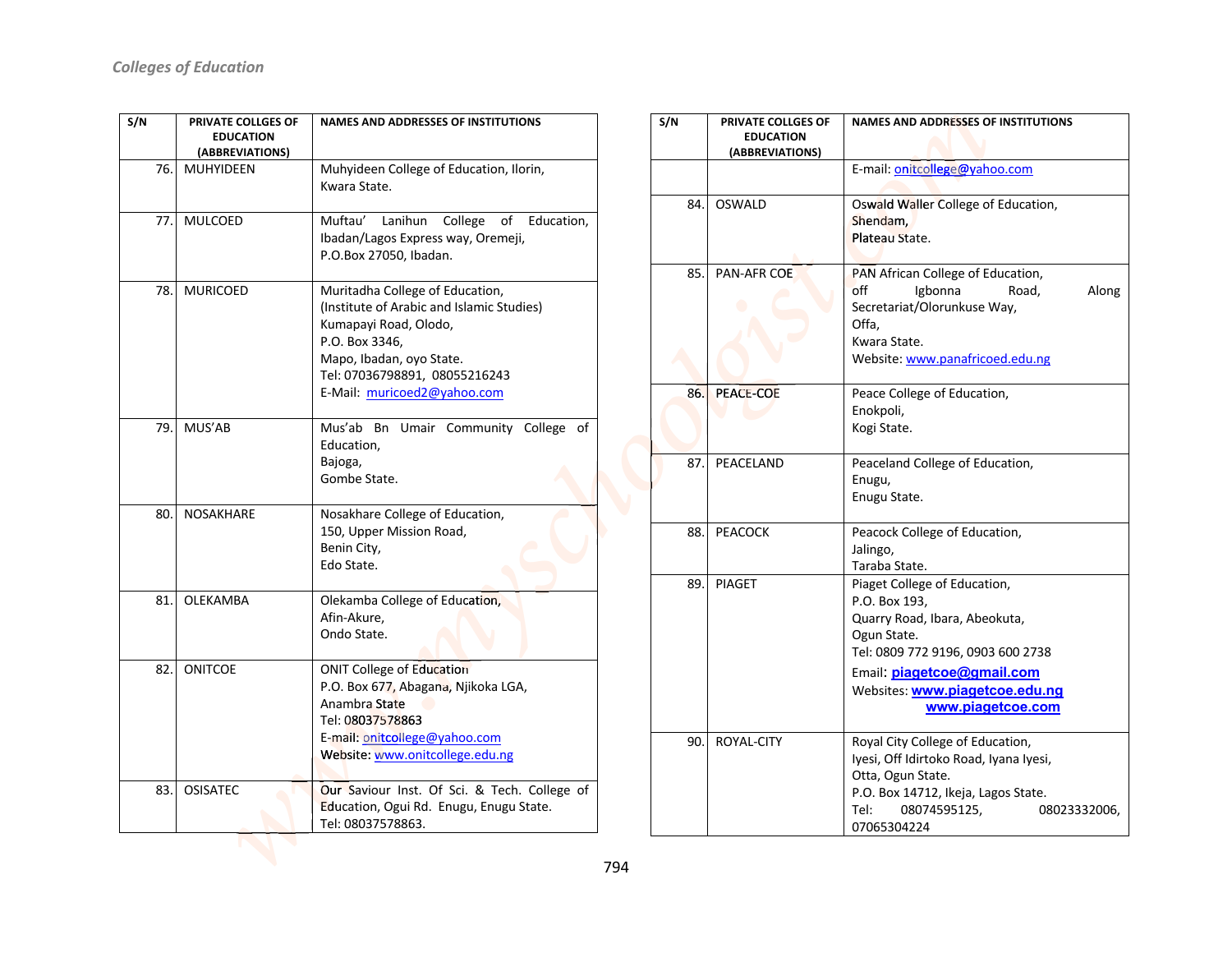| S/N | PRIVATE COLLGES OF<br><b>EDUCATION</b><br>(ABBREVIATIONS) | <b>NAMES AND ADDRESSES OF INSTITUTIONS</b><br>E-mail: christroyal@yahoo.com                                                                                                                                                   |  |
|-----|-----------------------------------------------------------|-------------------------------------------------------------------------------------------------------------------------------------------------------------------------------------------------------------------------------|--|
|     |                                                           | christroyalfamily@yahoo.com                                                                                                                                                                                                   |  |
| 91. | <b>RUFAICOL</b>                                           | A.D. Rufa'l College for Legal and Islamic<br>Studies,<br>Misau,<br>Bauchi State.                                                                                                                                              |  |
| 92. | SARKIN-YAMMA                                              | Sarkin<br>Yamma<br>Community<br>College<br>οf<br>Education,<br>Tilden Fulani, Toro L.G.A.,<br>Bauchi State.<br>E-mail: syaccoe@yahoo.com                                                                                      |  |
| 93. | SINAI-COE                                                 | Sinai College of Education and Entrepreneurial<br>Studies, Gboko, Benue State.                                                                                                                                                |  |
| 94. | STEADYFLOW                                                | Steady Flow College of Education,<br>Solomon Tangban Campus, Akparabaong,<br>Ikom,<br>Cross River State.                                                                                                                      |  |
| 95. | <b>TACCOED</b>                                            | The African Church College of Education,<br>Adewale Adegun Avenue.<br>Karaole Estate, Off Elder J.K. Coker Rd.<br>P.M.B. 21112, Agege, Lagos Ifako-Ijaiye,<br>Lagos State.<br>Tel. 08141117393.<br>E-mail: taccoeng@yahoo.com |  |
| 96. | SACOED NCE                                                | St. Augustine College of Education (Project<br>Time), 2, Moronfolu Street. Akoka, Yaba. Lagos<br>State.<br>Tel. 01-821098.                                                                                                    |  |
| 97. | SUNNAH-COE                                                | Sunnah College of Education,<br>Bauchi,<br>Bauchi State.                                                                                                                                                                      |  |

|  | S/N | PRIVATE COLLGES OF<br><b>EDUCATION</b><br>(ABBREVIATIONS) | <b>NAMES AND ADDRESSES OF INSTITUTIONS</b>                                                                                                                                                                                                                       |
|--|-----|-----------------------------------------------------------|------------------------------------------------------------------------------------------------------------------------------------------------------------------------------------------------------------------------------------------------------------------|
|  | 98. | <b>TICOED</b>                                             | Tijjani Ibrahim College of Education,<br>Kano,<br>Kano State.                                                                                                                                                                                                    |
|  | 99. | <b>TIJANICOE</b>                                          | Bayo Tijani College of Education,<br>Plot 2-8, Bayo Tijani Street, Off Mosalasi Road,<br>Alayo Bus Stop,<br>Egan City Centre, Egan Igando.<br>P.M.B. 01 Ikotun. Lagos State<br>Tel: 0803045863, 08032502680<br>E-mail:<br>bayotijanicollegeofeducation@yahoo.com |
|  |     | 100 TOPMOST                                               | <b>Topmost College of Education</b><br>P.M.B. 005 Ipaja, Lagos<br>Tel: 08037204088/08037117723/01-8752279<br>E-mail: topcoed@yahoo.com                                                                                                                           |
|  |     | 101 TCIS                                                  | Turath College of Islamic Studies,<br>Goron Dutse,<br>Kano State.                                                                                                                                                                                                |
|  |     | 102 KHATAB                                                | Umar Bun Khatab College of Education,<br>Kaduna State.                                                                                                                                                                                                           |
|  |     | 103 UNITY                                                 | Unity College of Education, Aukpa-Adoka,<br>P. O. Box 2021, Otukpo, Benue State                                                                                                                                                                                  |
|  |     | 104 UPLAND                                                | Upland College of Education,<br>Ifira/Ipesi,<br>Akoko,<br>Ondo State.                                                                                                                                                                                            |
|  |     | 105 YEWA                                                  | Yewa Central College of Education,<br>P.M.B 2014, Abeokuta<br>KLM 6, Ayetoro Rd. College Bus-Stop, Adehun<br>Abeokuta Ogun State.<br>Tel.08033841546,<br>E-mail: provost@yewacentralcollege-ng.com                                                               |